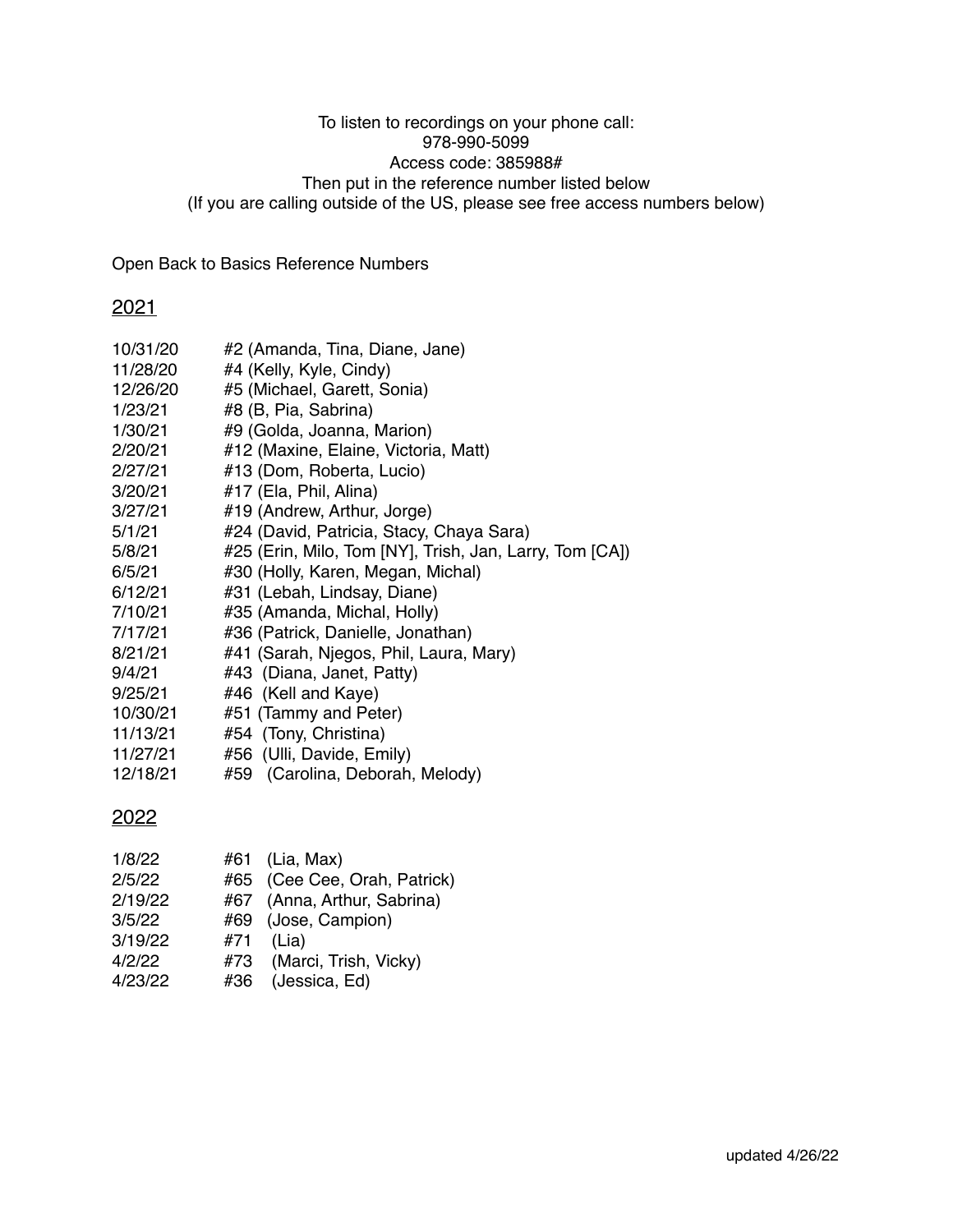## **FREE CONFERENCE CALL WORLD WIDE ACCESS NUMBERS FOR:**

### **978-990-5000 access code: 385-988#**

#### **AMERICAS**

United States English +1 978-990-5000 Free Argentina Argentina Spanish +54 11 5235-4343 Free Brazil Brazil Portuguese +55 11 95325-0517 Free Canada Canada English \$0/mo - 2¢/min/caller Chile Chile Spanish +56 44 890 9160 Free Colombia Colombia Spanish +57 1 4850832 Free Costa Rica Costa Rica Spanish +506 4000 3932 Free Dominican Republic Dominican Republic Spanish +1 849-943-0171 Free Guatemala Guatemala Spanish +502 2458 1480 Free Mexico Mexico Spanish +52 55 8880 8074 Free Panama Panama Spanish +507 833-7458 Free Peru Peru Spanish +51 1 6429778 Free

### **EMEA COUNTRIES**

 Afghanistan English +93 72 989 0556 Free Albania Albania English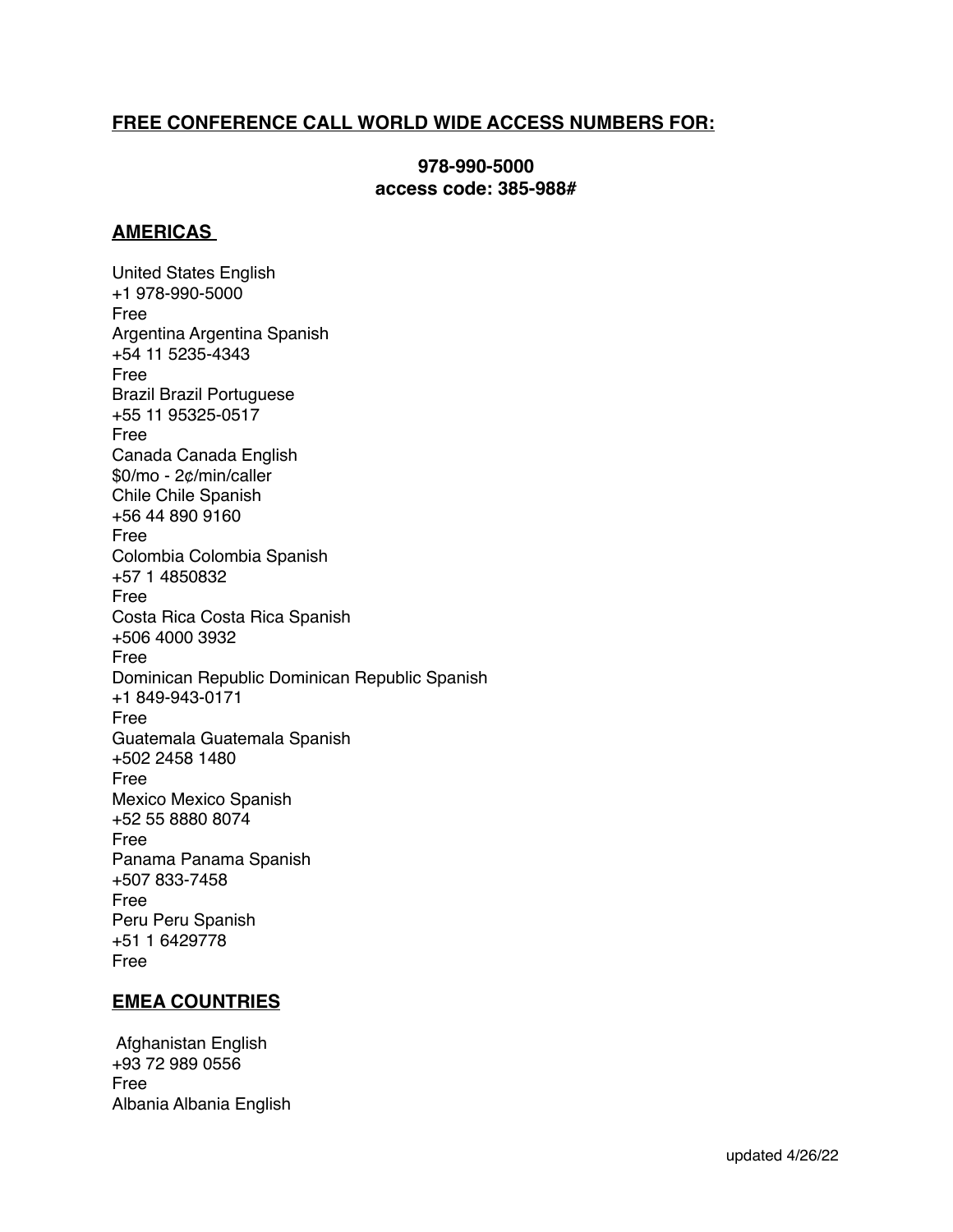+355 4 454 1752 Free Algeria Algeria English +213 98 221 05 58 Free Austria Austria German +43 1 2650586 Free Bahrain Bahrain Arabic +973 6500 9194 Free Belgium Belgium Dutch +32 2 894 33 47 Free Bosnia and Herzegovina Bosnia and Herzegovina English +387 32 911-241 Free Bulgaria Bulgaria English +359 2 495 9901 Free Cameroon Cameroon French +237 2 42 24 10 40 Free Croatia Croatia English +385 1 8000 054 Free Cyprus Cyprus English +357 77 788853 Free Czech Republic Czech Republic English +420 910 880 230 Free Denmark Denmark Danish +45 78 77 25 21 Free Estonia Estonia English +372 634 6290 Free Finland Finland Finnish +358 9 31587248 Free France France French +33 7 56 75 00 20 Free Georgia Georgia English +995 706 770 412 Free Germany Germany German +49 221 98882119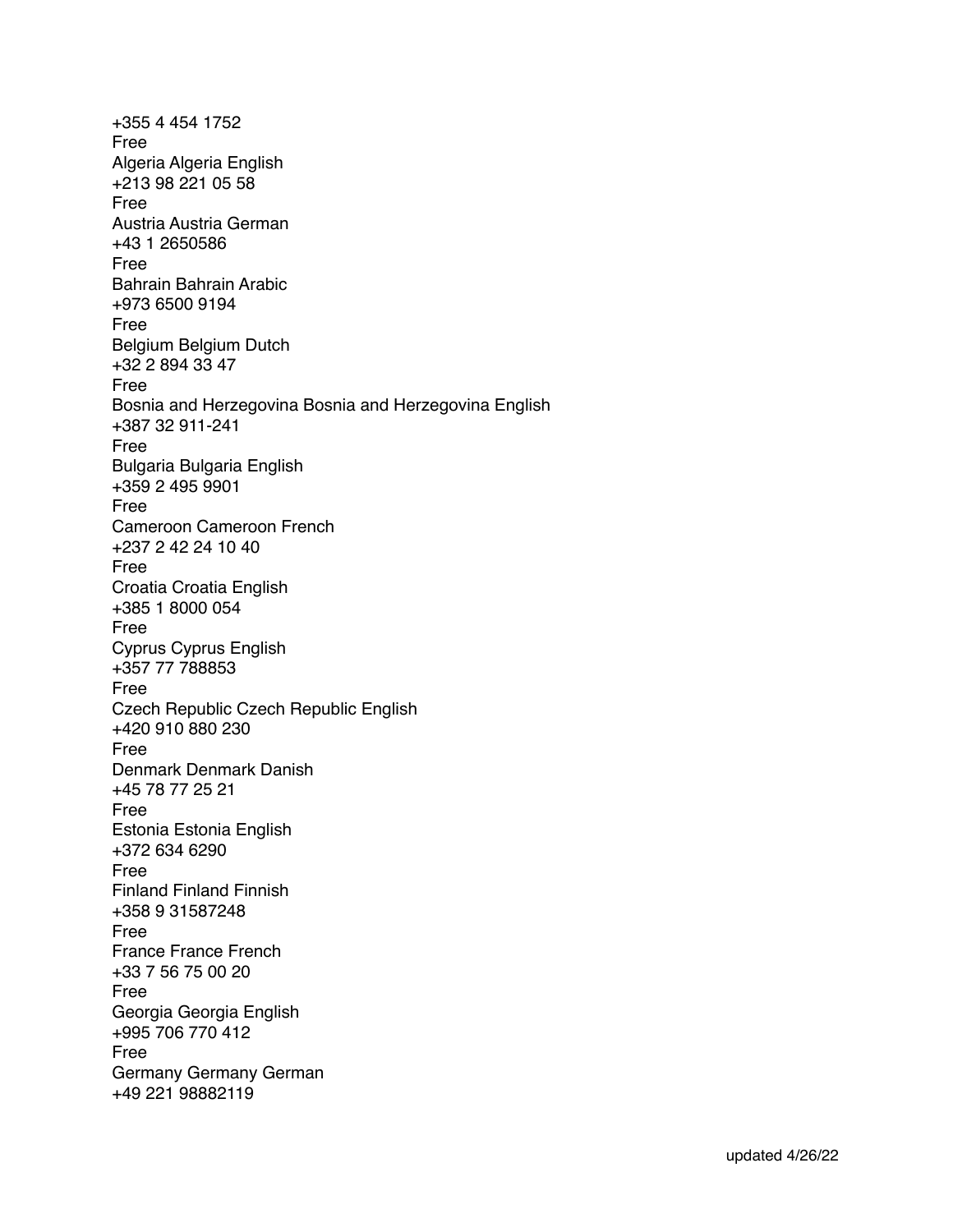Free Greece Greece English +30 21 0300 6774 Free Hungary Hungary English +36 1 323 7174 Free Iceland Iceland English +354 539 0383 Free India India English +91 172 510 0958 \$0/mo - 0¢/min/caller Ireland Ireland English +353 1 437 3270 Free Israel Israel Hebrew +972 76-599-0056 Free Italy Italy Italian +39 06 4520 0644 Free Kazakhstan Kazakhstan English +7 727 310 0576 Free Kenya Kenya English +254 20 5293326 Free Kosovo Kosovo English +383 38 413 967 Free Latvia Latvia English +371 25 893 150 Free Lithuania Lithuania English +370 661 05801 Free Luxembourg Luxembourg German +352 20 30 17 63 Free Macedonia Macedonia English \$0/mo - 5¢/min/caller Malawi Malawi English +265 212 342 039 Free Malta Malta English +356 2031 0094 Free Monaco Monaco French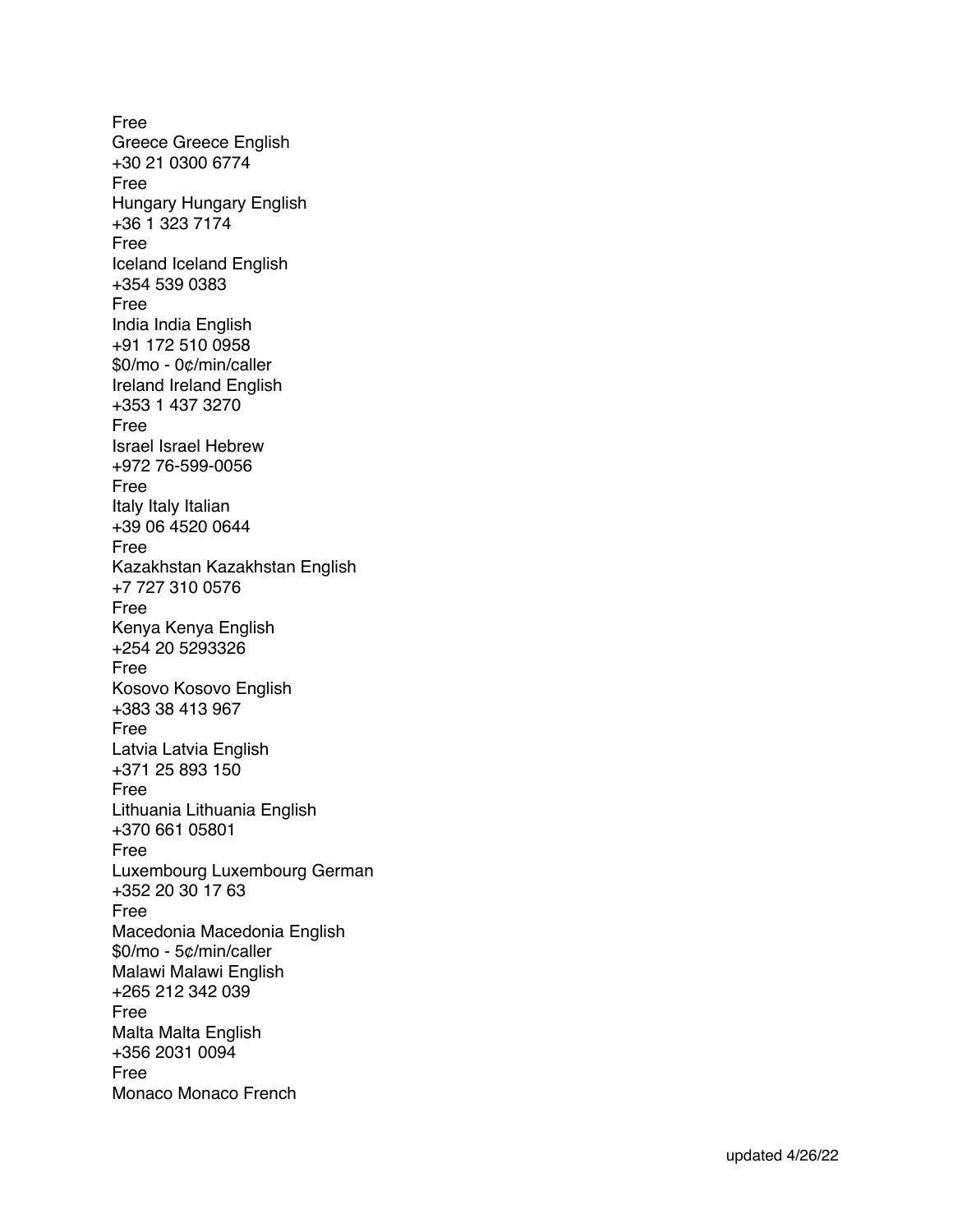+377 93 10 82 48 Free Montenegro Montenegro English +382 78 907 052 Free Netherlands Netherlands Dutch +31 97 05 500 1844 Free Nigeria Nigeria English +234 1 227 9422 Free Norway Norway Norwegian +47 852 95 711 Free Pakistan Pakistan English +92 21 37132675 Free Poland Poland Polish +48 22 263 04 47 Free Portugal Portugal Portuguese +351 308 801 714 Free Romania Romania English +40 31 780 7078 Free Russian Federation Russian Federation Russian +7 958 473-91-71 Free Serbia Serbia English +381 67 7892846 Free Slovakia Slovakia English +421 2/336 633 26 Free Slovenia Slovenia English +386 65 701 143 Free South Africa South Africa English +27 87 825 0934 Free Spain Spain Spanish +34 872 50 31 99 Free Sri Lanka Sri Lanka English +94 115 322 972 Free Sweden Sweden Swedish +46 70 194 00 08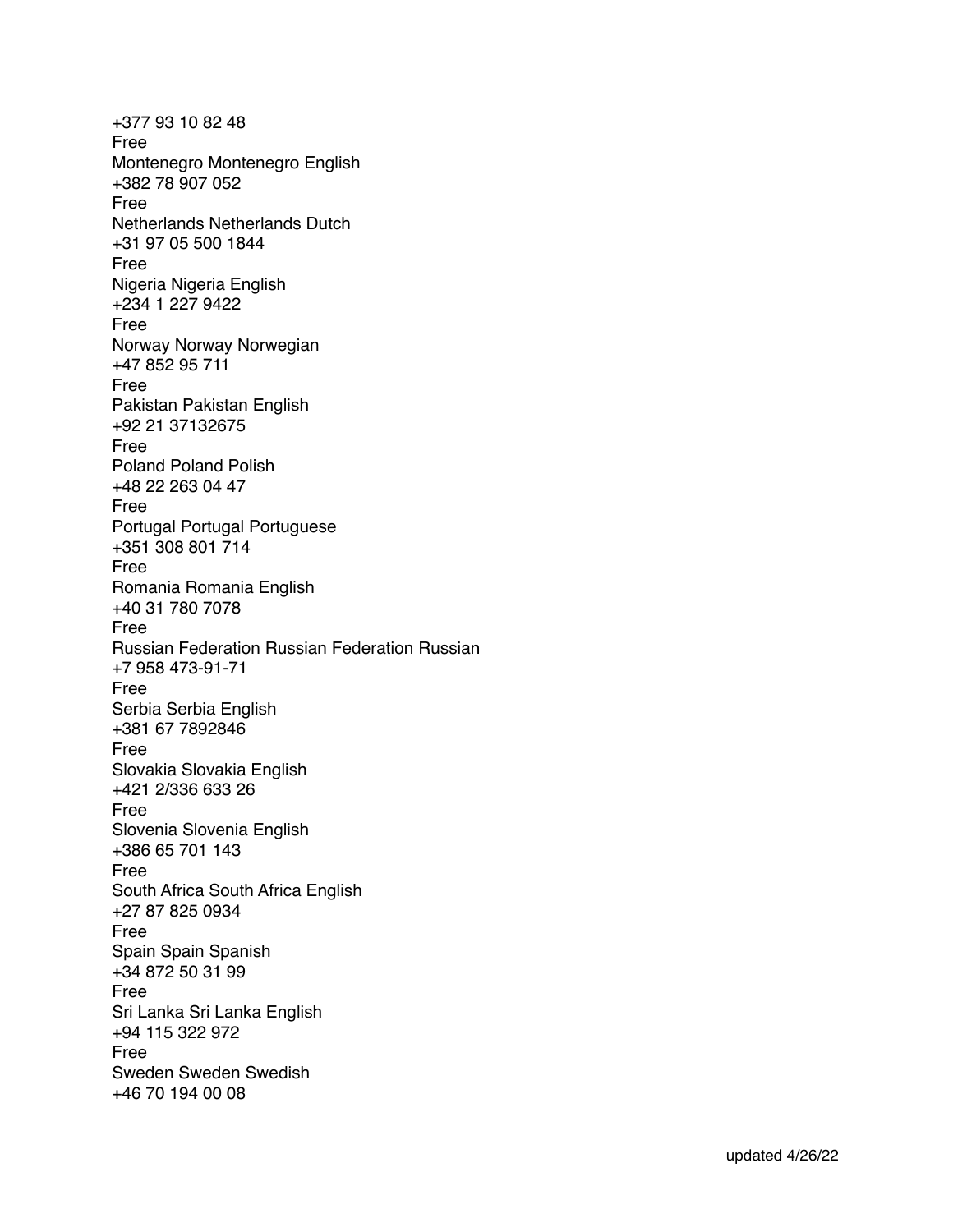Free Switzerland Switzerland German +41 43 550 70 98 Free Turkey Turkey Turkish +90 212 988 17 25 Free Uganda Uganda English +256 206 301013 Free Ukraine Ukraine English +380 89 324 0220 Free United Arab Emirates United Arab Emirates Arabic +971 600 521283 Free United Kingdom United Kingdom English +44 330 777 2413

## **ASIAN PACIFIC COUNTRIES**

 Australia English +61 7 5660 6012 Free Cambodia Cambodia English +855 96 696 8027 Free China China Mandarin \$10/mo - 4¢/min/caller Hong Kong Hong Kong English \$10/mo - 2¢/min/caller Indonesia Indonesia English +62 21 39706324 Free Japan Japan Japanese +81 3-5050-5151 Free Mongolia Mongolia English +976 7049 7646 Free New Zealand New Zealand English +64 9-884 4777 Free Philippines Philippines English \$10/mo - 19¢/min/caller Singapore Singapore English +65 3138 9257 Free Thailand Thailand English